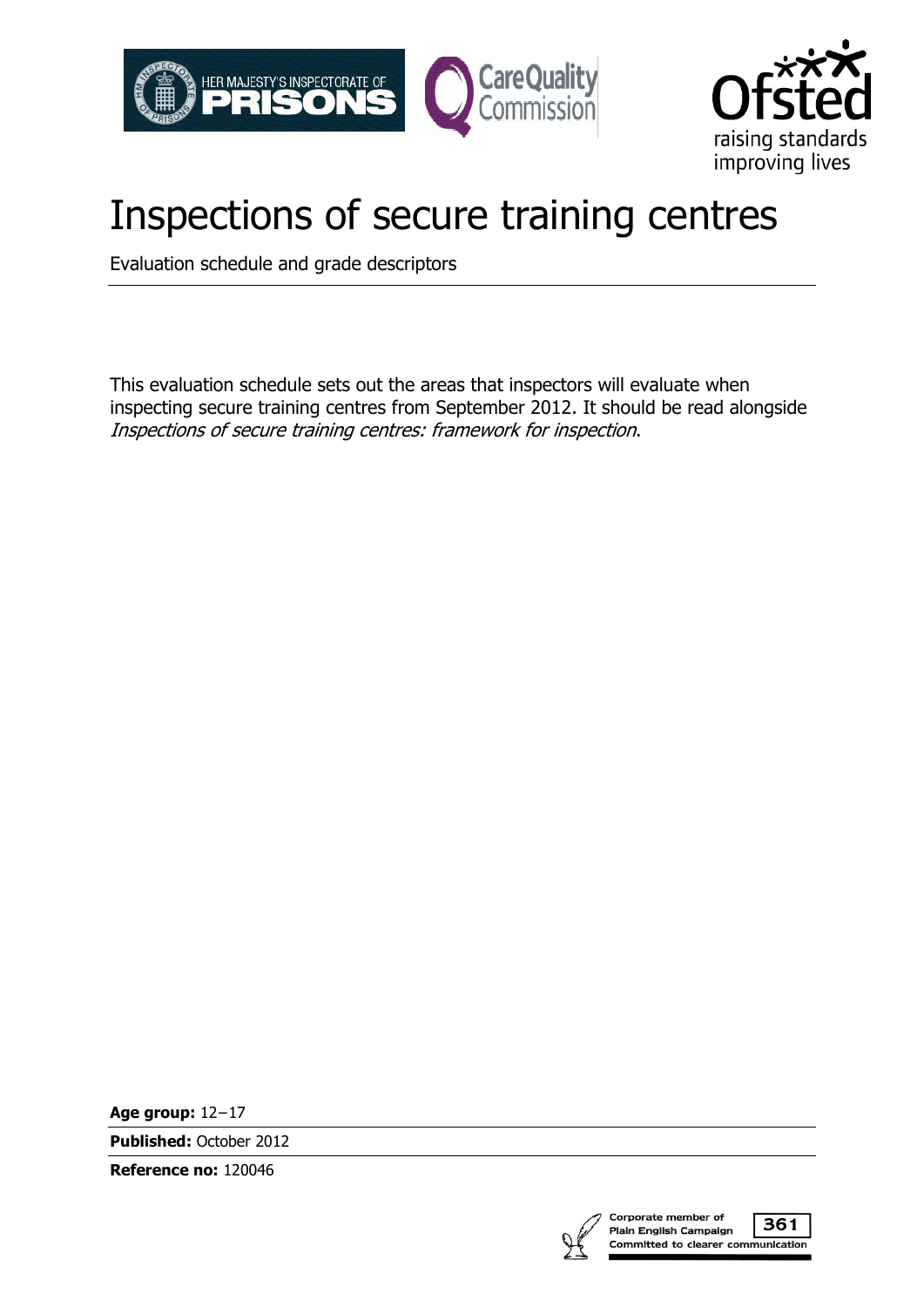The Office for Standards in Education, Children's Services and Skills (Ofsted) regulates and inspects to achieve excellence in the care of children and young people, and in education and skills for learners of all ages. It regulates and inspects childcare and children's social care, and inspects the Children and Family Court Advisory Support Service (Cafcass), schools, colleges, initial teacher training, work-based learning and skills training, adult and community learning, and education and training in prisons and other secure establishments. It assesses council children's services, and inspects services for looked after children, safeguarding and child protection.

If you would like a copy of this document in a different format, such as large print or Braille, please telephone 0300 123 1231, or email enquiries@ofsted.gov.uk.

You may reuse this information (not including logos) free of charge in any format or medium, under the terms of the Open Government Licence. To view this licence, visit www.nationalarchives.gov.uk/doc/open-government-licence/, write to the Information Policy Team, The National Archives, Kew, London TW9 4DU, or email: psi@nationalarchives.gsi.gov.uk.

This publication is available at www.ofsted.gov.uk/resources/120046.

Interested in our work? You can subscribe to our website for news, information and updates at www.ofsted.gov.uk/user.

Piccadilly Gate Store Street Manchester M1 2WD

T: 0300 123 1231 Textphone: 0161 618 8524 E: enquiries@ofsted.gov.uk W: www.ofsted.gov.uk

No. 120046 © Crown copyright 2012

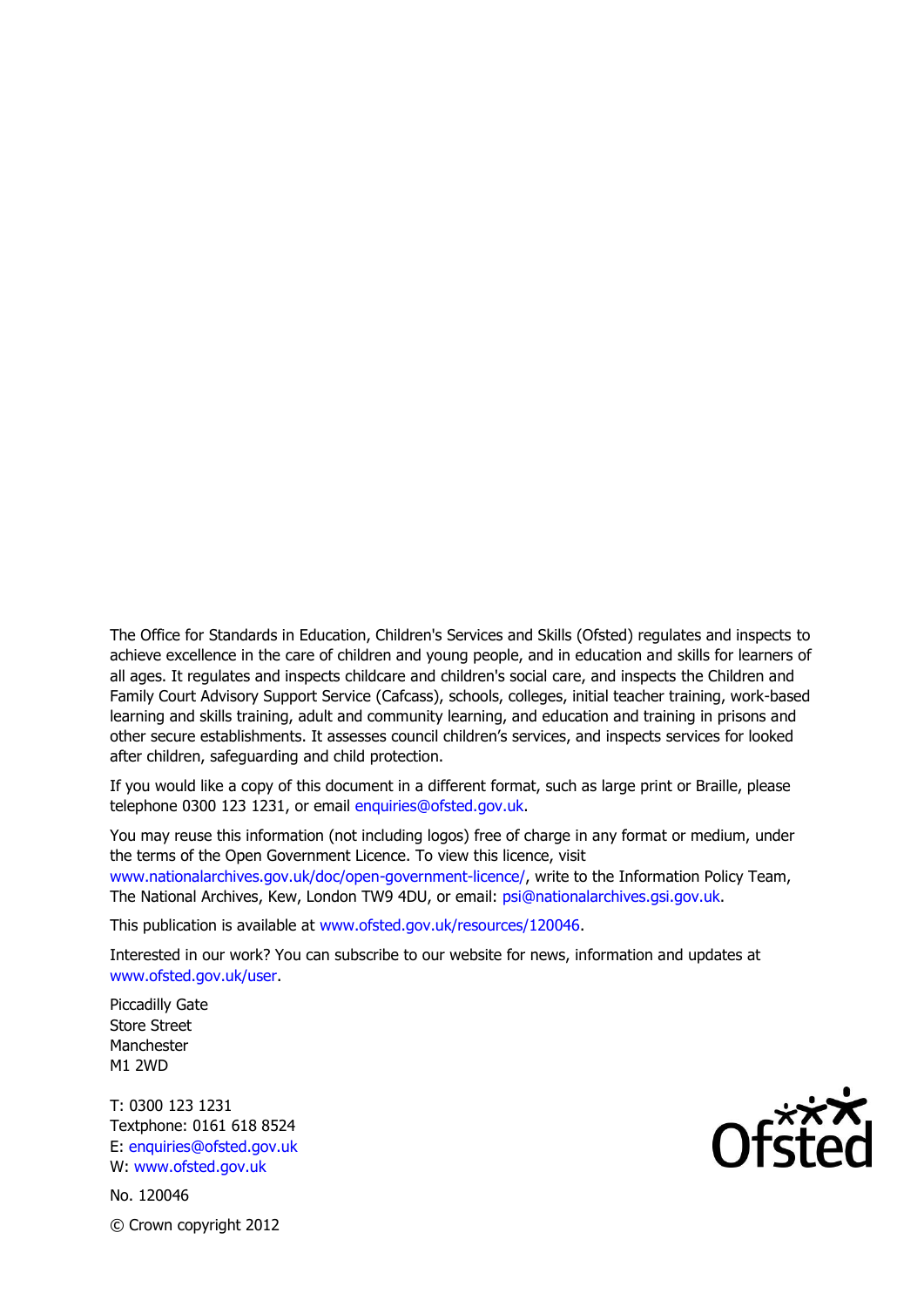## **Contents**

| Evaluation schedule for the inspection of secure training centres | 4              |
|-------------------------------------------------------------------|----------------|
| <b>Introduction</b>                                               | $\overline{4}$ |
| Making judgements and using the grade descriptors                 | 4              |
| Summary evaluation schedule criteria for the full inspection      | 4              |
| Overall effectiveness                                             | 5              |
| The safety of young people                                        | 5              |
| The behaviour of young people                                     | 9              |
| The well-being of young people                                    | 11             |
| The achievements of young people                                  | 14             |
| The resettlement of young people                                  | 17             |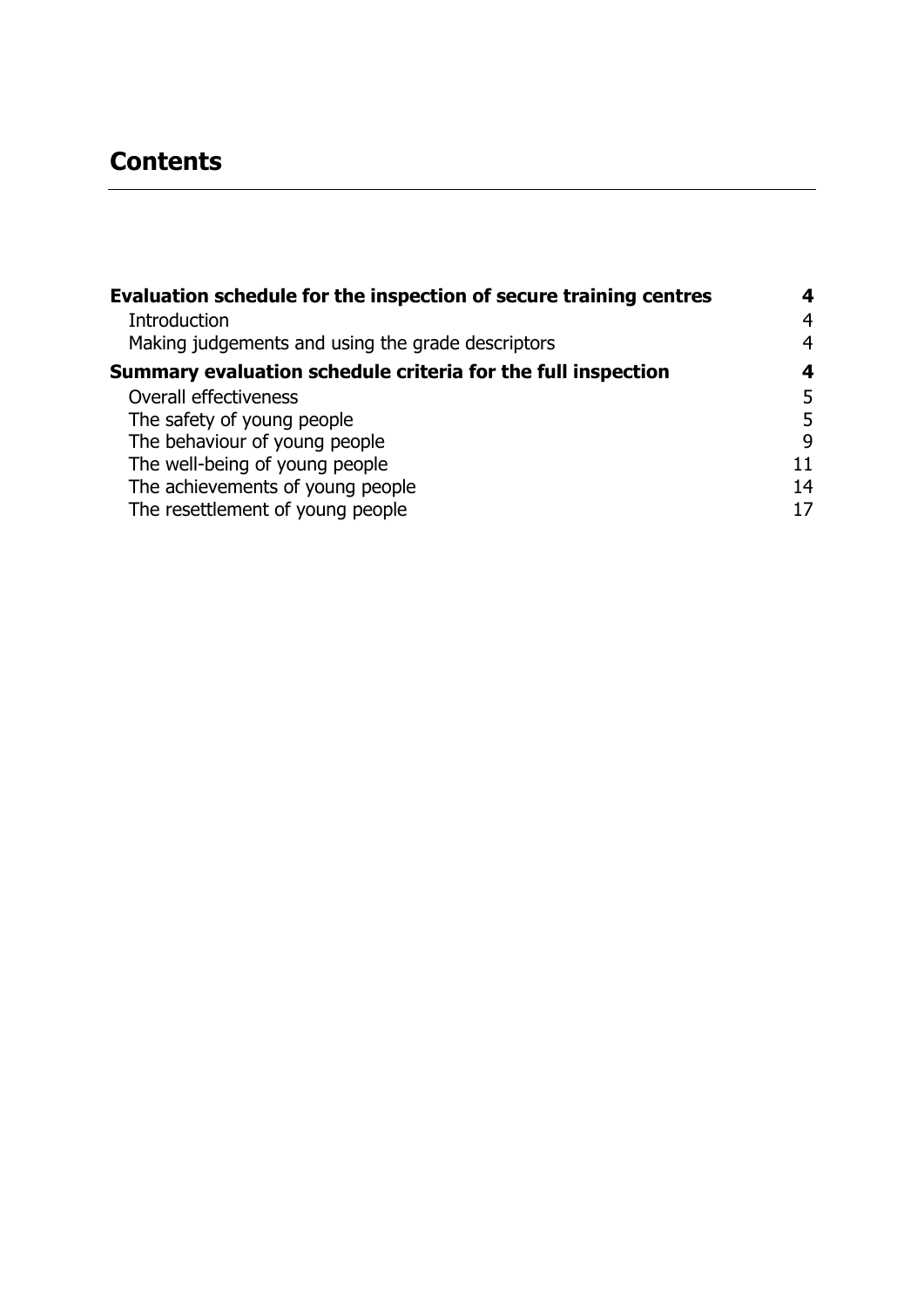





## <span id="page-3-0"></span>**Evaluation schedule for the inspection of secure training centres**

#### <span id="page-3-1"></span>**Introduction**

1. This guidance sets out the judgements that inspectors will make and report on when inspecting secure training centres under an arrangement with the Secretary of State for Education in accordance Section 146 of the Education and Inspections Act 2006.<sup>1</sup> The joint inspection framework with HMI Prisons is permitted under paragraph 7 of Schedule 13 to the Education and Inspections Act 2006, which enables the Chief Inspector to act jointly with another public authority for the efficient and effective exercise of his/her functions.

#### <span id="page-3-2"></span>**Making judgements and using the grade descriptors**

- 2. Inspectors are required to weigh up the balance of evidence in a particular area and to consider it against the descriptors for outstanding, good, adequate and inadequate before making a judgement at a full inspection. Examples of practice may be used to support more than one judgement.
- 3. Inspectors will exercise professional judgement to determine the importance of evidence in relation to the individual secure training centre. Judgements are not made using a formulaic approach but are based on a carefully balanced consideration of the impact on children and young people.
- 4. The descriptors are hierarchical: a good service should also meet the descriptors for an adequate service and so on.
- 5. Secure training centres must meet statutory requirements, in particular those in the Secure Training Centre Rules 1998 (Statutory Instrument 1998/472).

### <span id="page-3-3"></span>**Summary evaluation schedule criteria for the full inspection**

- **Overall effectiveness**
- $\blacksquare$  The safety of young people
- The behaviour of young people
- The well-being of young people
- The achievements of young people
- The resettlement of young people.

 $\overline{a}$ 

<sup>&</sup>lt;sup>1</sup> The Education and Inspections Act 2006; [www.legislation.gov.uk/ukpga/2006/40/section/146.](http://www.legislation.gov.uk/ukpga/2006/40/section/146)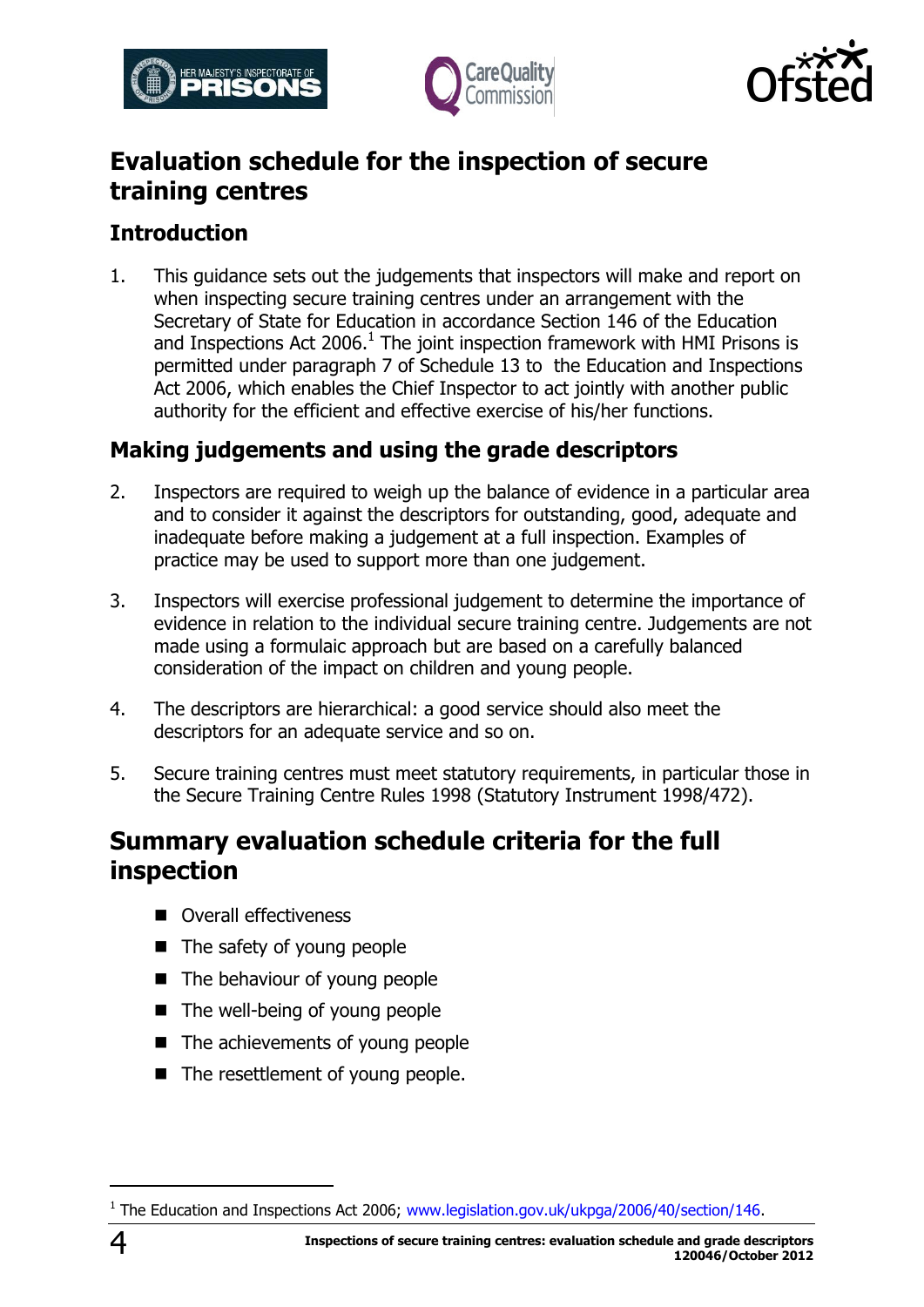





#### <span id="page-4-0"></span>**Overall effectiveness**

6. Inspectors will consider evidence and judgements from across the evaluation schedule before arriving at the overall effectiveness judgement. They will take into account the extent to which the secure training centre is meeting young people's needs across the five judgements.

#### <span id="page-4-1"></span>**The safety of young people**

- 7. Inspectors will evaluate the extent to which:
	- young people are transported in a timely way to and from court and between other secure facilities, and travel in safe, decent conditions that meet their individual needs
	- young people are kept safe and helped to feel safe on their reception and induction to the secure training centre, particularly during the first 24 hours
	- voung people feel safe and are safe from harm, abuse and unfair treatment
	- young people live in a safe and appropriately secure environment that takes account of their needs
	- young people are kept safe through appropriate, risk-assessed, searching practice
	- young people at risk of self-harm or suicide are identified at an early stage and provided with individual care and support throughout their time in the secure training centre, through to their release/transfer
	- young people are safeguarded through robust assessment, including risk assessment
	- $\blacksquare$  all aspects of safeguarding young people are routinely monitored, quality assured and performance managed, and independently scrutinised.

| <b>Outstanding</b> | The judgement is likely to be outstanding if the cumulative<br>requirements for a good and an adequate judgement are met or<br>exceeded, and the following applies.                               |
|--------------------|---------------------------------------------------------------------------------------------------------------------------------------------------------------------------------------------------|
|                    | • There is substantial evidence of highly effective or<br>innovative practice that makes a significant contribution to<br>ensuring the safety of young people.                                    |
|                    | ■ Highly effective management of, and interventions in,<br>episodes of bullying and harassment lead to young people<br>reporting that they feel safeguarded.                                      |
|                    | • Young people are consistently consulted, leading to a child-<br>centred culture that influences service delivery.                                                                               |
|                    | ■ Young people are frequently consulted about all<br>arrangements relating to their care in a manner that<br>empowers them and results in positive cultural changes<br>which have been child-led. |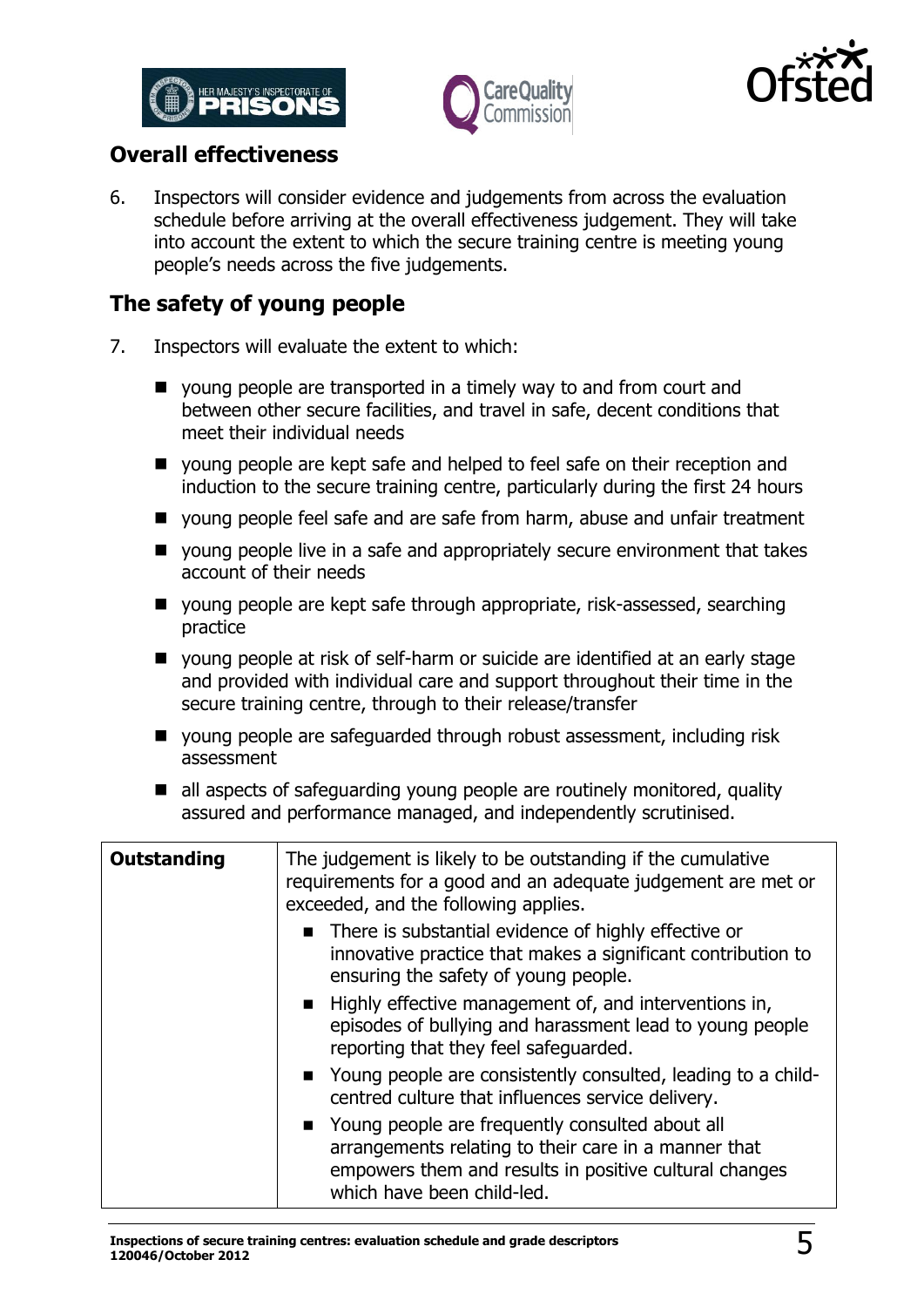





| Good            | The judgement is likely to be good if the cumulative requirements<br>for an adequate judgement are met or exceeded, and the<br>following applies.                                                                                                          |
|-----------------|------------------------------------------------------------------------------------------------------------------------------------------------------------------------------------------------------------------------------------------------------------|
|                 | Young people are encouraged and enabled to comment<br>regularly on their experiences in the centre and their<br>concerns are acted on appropriately.                                                                                                       |
|                 | Young people report being very well supported by staff who<br>understand their vulnerability.                                                                                                                                                              |
|                 | Assessments and care plans of young people are highly<br>individualised, holistic, address all needs and are<br>consistently of a high standard.                                                                                                           |
|                 | Staff are aware of bullying hotspots and their vigilance<br>ensures that young people are protected from bullying and<br>the opportunities for bullying are minimised. Clear and<br>detailed records of actions taken to address bullying are<br>retained. |
|                 | Interventions, such as mediation and restorative justice, are<br>$\mathbf{r}$<br>used effectively to challenge bullying behaviour, help<br>victims and minimise the risk of recurrence or reprisal.                                                        |
|                 | Whistle-blowing and allegations made by young people are<br>responded to appropriately.                                                                                                                                                                    |
|                 | Child protection referrals are analysed frequently for<br>$\blacksquare$<br>patterns or trends and clear and demonstrable changes and<br>improvements are made to services as a result.                                                                    |
|                 | Incidents of self-harm are reducing or minimised due to<br>$\blacksquare$<br>early identification of risk and highly individualised support.                                                                                                               |
|                 | The quality and impact of safeguarding arrangements are<br>$\blacksquare$<br>regularly and systematically evaluated through monitoring,<br>audit, quality assurance and review and reported on to<br>senior managers.                                      |
|                 | All evaluations of safeguarding arrangements take account<br>of equality and diversity and ensure that no individuals or<br>groups of young people are adversely affected because of<br>their race, religion, gender, sexual orientation or disability.    |
|                 | The centre is engaged with the Local Safeguarding Children<br>Board in a transparent manner that positively contributes to<br>the safeguarding of young people in the secure training<br>centre and within the community.                                  |
|                 | Young people are frequently consulted, leading to positive<br>changes in safeguarding practice.                                                                                                                                                            |
| <b>Adequate</b> | The judgement is likely to be adequate if the following applies.                                                                                                                                                                                           |
|                 | Young people are transferred between court and other<br>destinations in a safe and timely manner; they are<br>sufficiently prepared and provided with necessary and                                                                                        |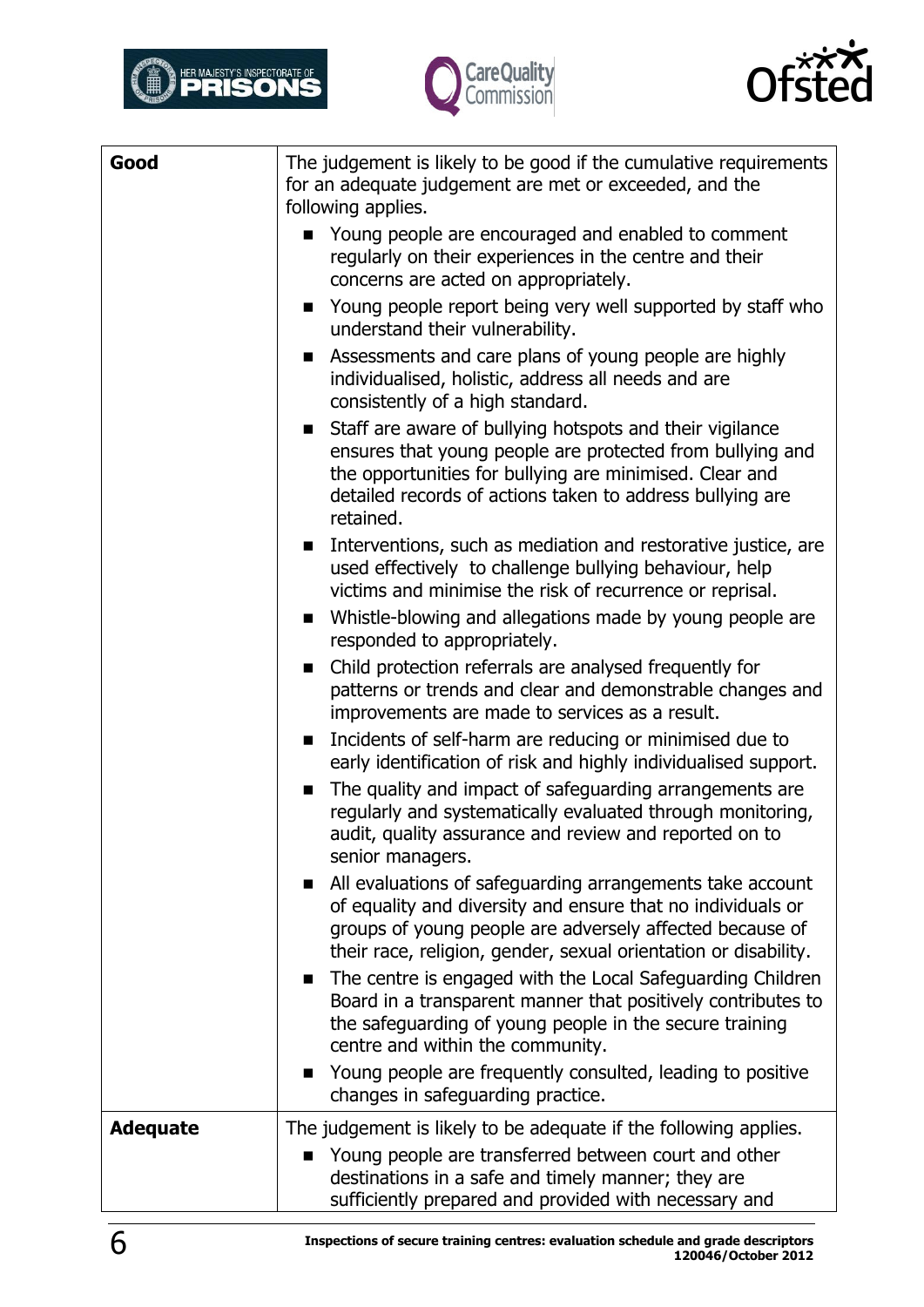





|              | appropriate information in a format they can understand.<br>Their individual and diverse needs are met during transport.                                                                                                                                                                                                                                                                                                   |
|--------------|----------------------------------------------------------------------------------------------------------------------------------------------------------------------------------------------------------------------------------------------------------------------------------------------------------------------------------------------------------------------------------------------------------------------------|
|              | Young people are received into and live in a safe, clean,<br>welcoming environment where they report feeling safe and<br>supported on admission, on their first night and throughout<br>their detention. This includes the opportunity to contact<br>their parents or former carers.                                                                                                                                       |
|              | Each young person is fully and actively involved throughout<br>their assessment, planning and review processes, which<br>take account of equality and diversity issues.                                                                                                                                                                                                                                                    |
|              | • Young people are consulted on how they are cared for and<br>kept safe.                                                                                                                                                                                                                                                                                                                                                   |
|              | Bullying and harassment are minimised and young people<br>are confident that staff are alert to signs and symptoms.                                                                                                                                                                                                                                                                                                        |
|              | Young people's safety is supported by appropriately open<br>and respectful relationships with staff.                                                                                                                                                                                                                                                                                                                       |
|              | Young people live in a safe and secure environment that<br>makes effective use of security intelligence, takes account<br>of the diversity of young people's needs and does not<br>unnecessarily impede their participation in purposeful<br>activity.                                                                                                                                                                     |
| $\mathbf{r}$ | Relevant information is shared in a timely manner between<br>all professionals and family members involved with a young<br>person's admission and care. Where information is<br>inadequate or insufficient this is addressed through effective<br>assessment.                                                                                                                                                              |
|              | The centre is effectively engaged with the Local<br>Safeguarding Children Board and this contributes to young<br>people's safety and well-being. Arrangements are in place,<br>recorded and tested, between the secure training centre<br>and the local emergency services to protect young people in<br>the event of an emergency.                                                                                        |
|              | Young people are searched sensitively. A full search is only<br>carried out after a thorough risk assessment identifies<br>serious risk of harm to the young person or others, and on<br>the authorisation of a responsible nominated manager. A<br>permanent record of the risk assessment signed by the staff<br>involved and the authorising manager is retained whenever<br>a full search is authorised to take place. |
|              | Young people are not forcibly subject to full searches.                                                                                                                                                                                                                                                                                                                                                                    |
|              | Young people's concerns and allegations that they have<br>been harmed in some way are taken seriously. Where<br>appropriate, allegations of abusive treatment are referred to<br>the responsible local authority. Procedures agreed between<br>the centre and the local authority ensure that allegations                                                                                                                  |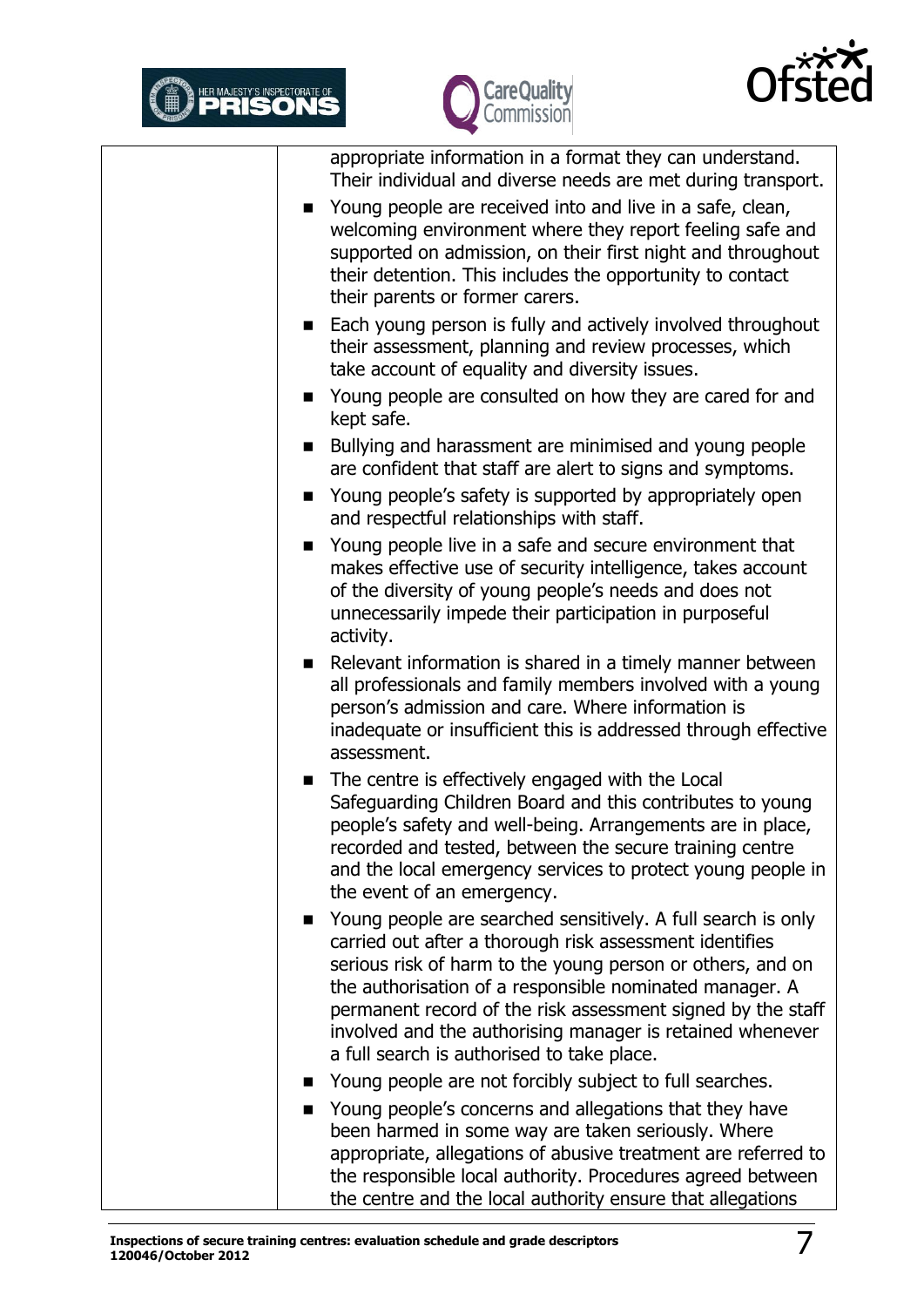





|                   | are robustly investigated and responded to, resulting in an<br>effective plan that protects the young person.                                                                                                                                                                                                                                                                                                                         |
|-------------------|---------------------------------------------------------------------------------------------------------------------------------------------------------------------------------------------------------------------------------------------------------------------------------------------------------------------------------------------------------------------------------------------------------------------------------------|
|                   | • Young people are supported during any investigations of<br>allegations of abuse.                                                                                                                                                                                                                                                                                                                                                    |
|                   | Young people have unrestricted access to a range of<br>independent advocacy and external referral services such as<br>'Childline', as well as senior managers within the secure<br>training centre, the external line manager, the Youth Justice<br>Board monitor and the chaplaincy. Advocates should be<br>made available to young people for whom English is not a<br>first language and to those with communication difficulties. |
|                   | Young people at risk of self-harm or suicide are identified<br>and assessed at an early stage and provided with individual<br>and multi-disciplinary care planning and support in a<br>manner that does not stigmatise or draw inappropriate<br>attention to them throughout their detention.                                                                                                                                         |
|                   | Systems are in place to monitor and quality assure the<br>safeguarding of young people.                                                                                                                                                                                                                                                                                                                                               |
| <b>Inadequate</b> | The judgement is likely to be inadequate if the secure training<br>centre fails to meet the requirements for an adequate judgement<br>and as a result young people are not safe.                                                                                                                                                                                                                                                      |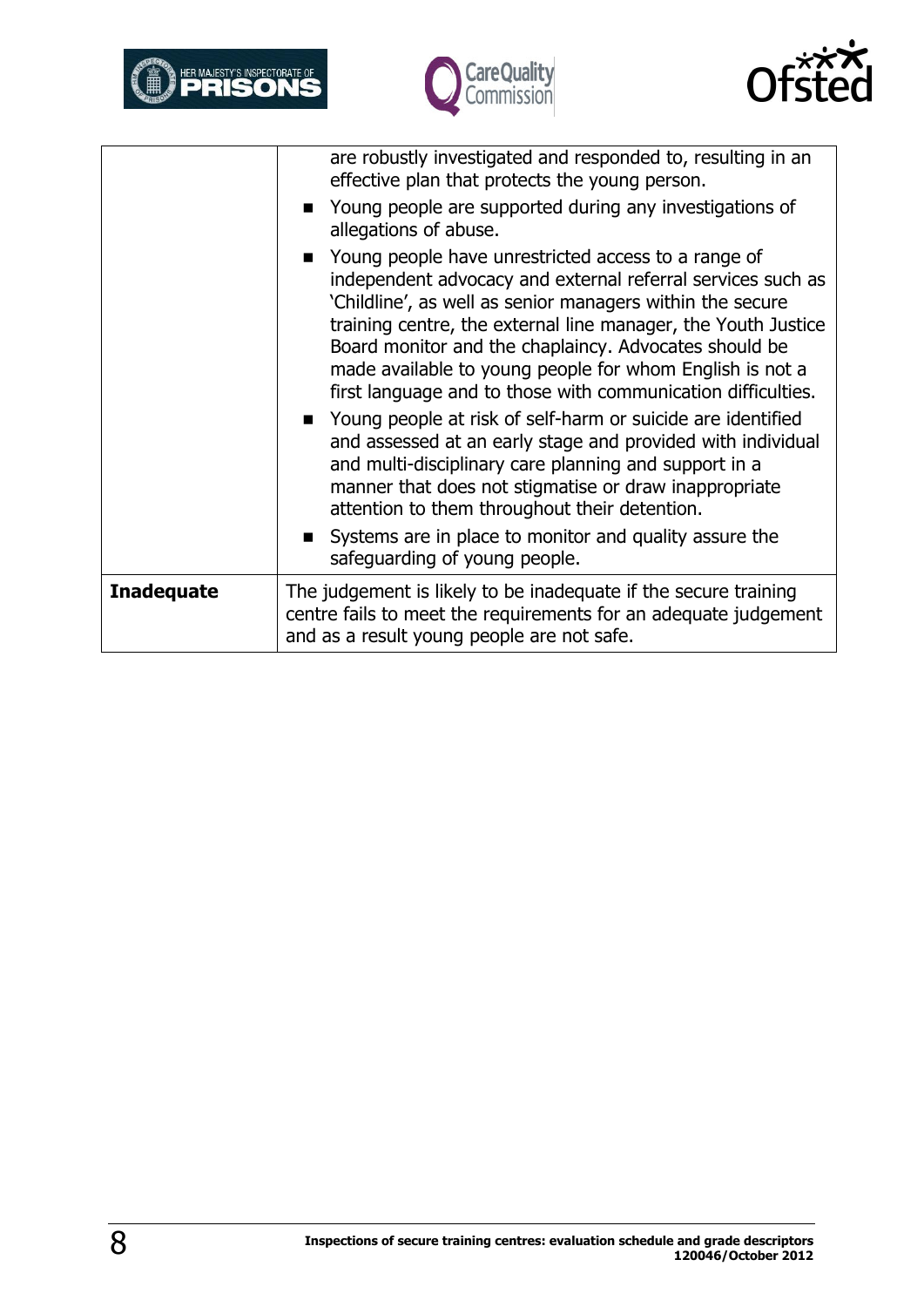





#### <span id="page-8-0"></span>**The behaviour of young people**

- 8. Inspectors will evaluate the extent to which:
	- young people are treated consistently and fairly: positive behaviour is promoted and unacceptable behaviour is dealt with in an objective and consistent manner
	- $\blacksquare$  young people are well supported to modify behaviour that gets them into trouble or causes offence to others and impedes their or others' progress
	- good behaviour is rewarded and promoted to maintain a safe, well-ordered and constructive environment
	- $\blacksquare$  governance arrangements for restraint and separation are effective
	- $\blacksquare$  restraint is only used as a last resort and, if applied, is used legitimately and safely by trained staff
	- relationships between young people, staff and peers are based on mutual respect.

| <b>Outstanding</b> | The judgement is likely to be outstanding if the cumulative<br>requirements for a good and an adequate judgement are met or<br>exceeded, and the following applies.<br>There is substantial evidence of highly effective or<br>innovative practice that makes a significant contribution to<br>promoting positive behaviour from young people.                                                                                                                                                                                                                                                                                                                                                               |
|--------------------|--------------------------------------------------------------------------------------------------------------------------------------------------------------------------------------------------------------------------------------------------------------------------------------------------------------------------------------------------------------------------------------------------------------------------------------------------------------------------------------------------------------------------------------------------------------------------------------------------------------------------------------------------------------------------------------------------------------|
| Good               | The judgement is likely to be good if the cumulative requirements<br>for an adequate judgement are met or exceeded, and the<br>following applies.<br>Young people's behaviour is improving and there is<br>evidence of a reduction in inappropriate behaviour.<br>Young people are fully engaged with a consistently applied<br>incentive and sanctions scheme that is highly individualised<br>and motivational and leads to improved behaviour and<br>outcomes for young people.<br>Where young people have lost rewards due to poor<br>behaviour, they understand the decision-making process<br>and have opportunities to restore their incentives in line<br>with their individual needs and care plan. |
| <b>Adequate</b>    | Restraint techniques involving the use of pain are not used.<br>The judgement is likely to be adequate if:                                                                                                                                                                                                                                                                                                                                                                                                                                                                                                                                                                                                   |
|                    | Young people have clear appropriate boundaries that they<br>understand, as part of proportionate rules and routines that<br>are fairly and consistently applied. Behaviour management<br>is age and culture-appropriate and promotes responsible<br>behaviour and the well-being of young people.                                                                                                                                                                                                                                                                                                                                                                                                            |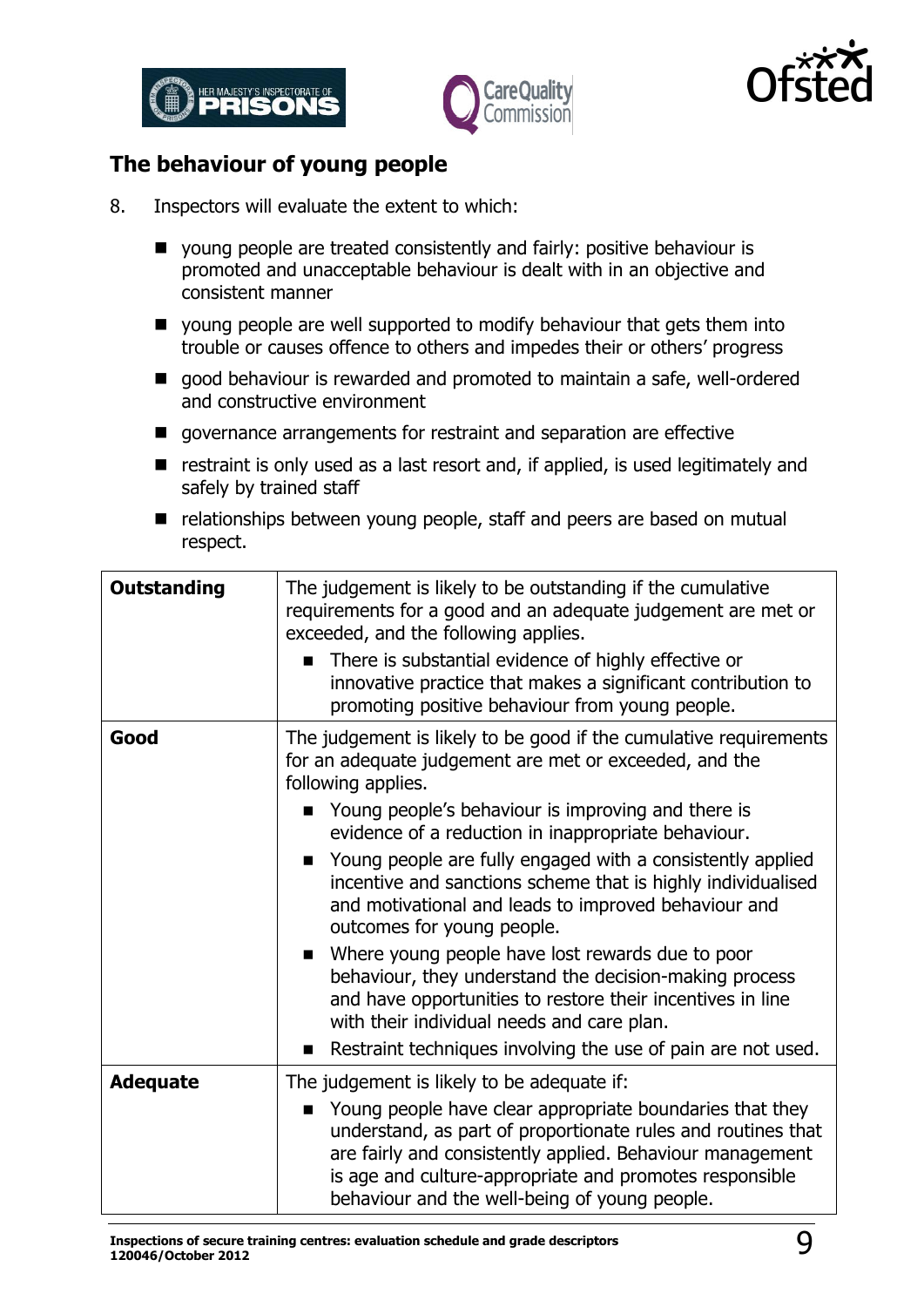





| The incentive and sanction scheme is clearly understood by<br>The incentive scheme is integral to young people's personal<br>Young people are only physically restrained as a last resort<br>• When young people are physically restrained it is for the<br>minimum amount of time necessary, by trained staff, using |
|-----------------------------------------------------------------------------------------------------------------------------------------------------------------------------------------------------------------------------------------------------------------------------------------------------------------------|
| • De-escalation techniques are used to good effect by staff                                                                                                                                                                                                                                                           |
|                                                                                                                                                                                                                                                                                                                       |
| Young people are helped to learn how to manage and take<br>given an appropriately early opportunity to talk about their<br>experience with someone impartial, where possible with an                                                                                                                                  |
| barricade incidents. Support from health staff following a<br>after the event. Medical assessments of the young people                                                                                                                                                                                                |
| Young people are not inappropriately locked or held in their<br>rooms or placed in their rooms as a means of punishment<br>or solely because they are unwilling or unable to engage or                                                                                                                                |
| Young people are only separated from their peers with the<br>needs and for the minimum time necessary. Systems are in<br>young people's behaviour and these processes take account                                                                                                                                    |
| The judgement is likely to be inadequate if the secure training<br>centre fails to meet the requirements for an adequate judgement<br>and/or there are failures to comply with requirements and, as a                                                                                                                 |
| and social development and offers sufficient differential<br>spontaneous restraint is provided as soon as practicable<br>place to monitor and quality assure the management of                                                                                                                                        |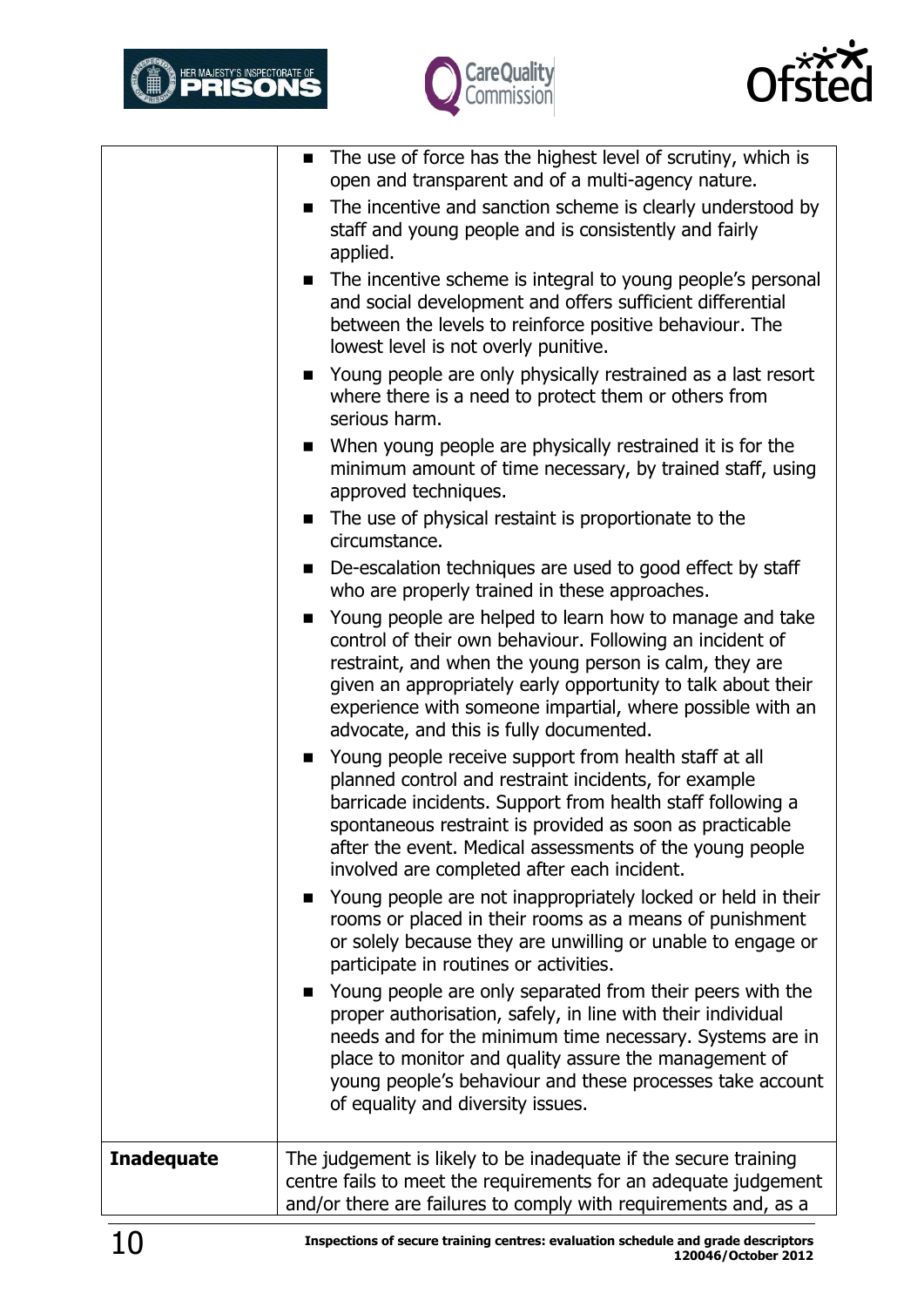





result, the behaviour of young people is inadequate or their welfare is not safeguarded.

#### <span id="page-10-0"></span>**The well-being of young people**

Inspectors will evaluate the extent to which:

- $\blacksquare$  the physical and mental health and well-being of young people is assessed, promoted, responded to and improved during their placement at the secure training centre
- $\blacksquare$  staff are aware of, and address the diverse needs of, young people in their care, including their physical, emotional, developmental and mental health needs
- young people's emotional needs and vulnerability associated with being away from their homes and families are met
- young people's views are routinely obtained, where necessary offering specialist support, and used to inform the development of improved services
- young people are treated as individuals by all staff and are expected, encouraged and enabled to take responsibility for their own actions and decisions
- young people are supported and listened to by key workers and case managers who are able to relate to them, are well-informed about their diverse needs, are able to provide the support they need and have the appropriate skills and expertise
- voung people are treated equitably and fairly and diversity is recognised, valued and promoted
- young people have confidence in an effective complaints system.

| Outstanding | The judgement is likely to be outstanding if the cumulative<br>requirements for a good and an adequate judgement are met or<br>exceeded, and the following applies.<br>There is substantial evidence of highly effective or<br>innovative practice that makes a significant contribution to<br>ensuring the achievement of excellent outcomes in the well-<br>being of almost all young people.                                                           |
|-------------|-----------------------------------------------------------------------------------------------------------------------------------------------------------------------------------------------------------------------------------------------------------------------------------------------------------------------------------------------------------------------------------------------------------------------------------------------------------|
| Good        | The judgement is likely to be good if the cumulative requirements<br>for an adequate judgement are met or exceeded, and the<br>following applies.<br>■ Young people's individual and diverse needs are at the heart<br>of all activity. For example, comprehensive information is<br>shared systematically and consistently between all parts of<br>the secure training centre leading to demonstrable<br>improvements in the well-being of young people. |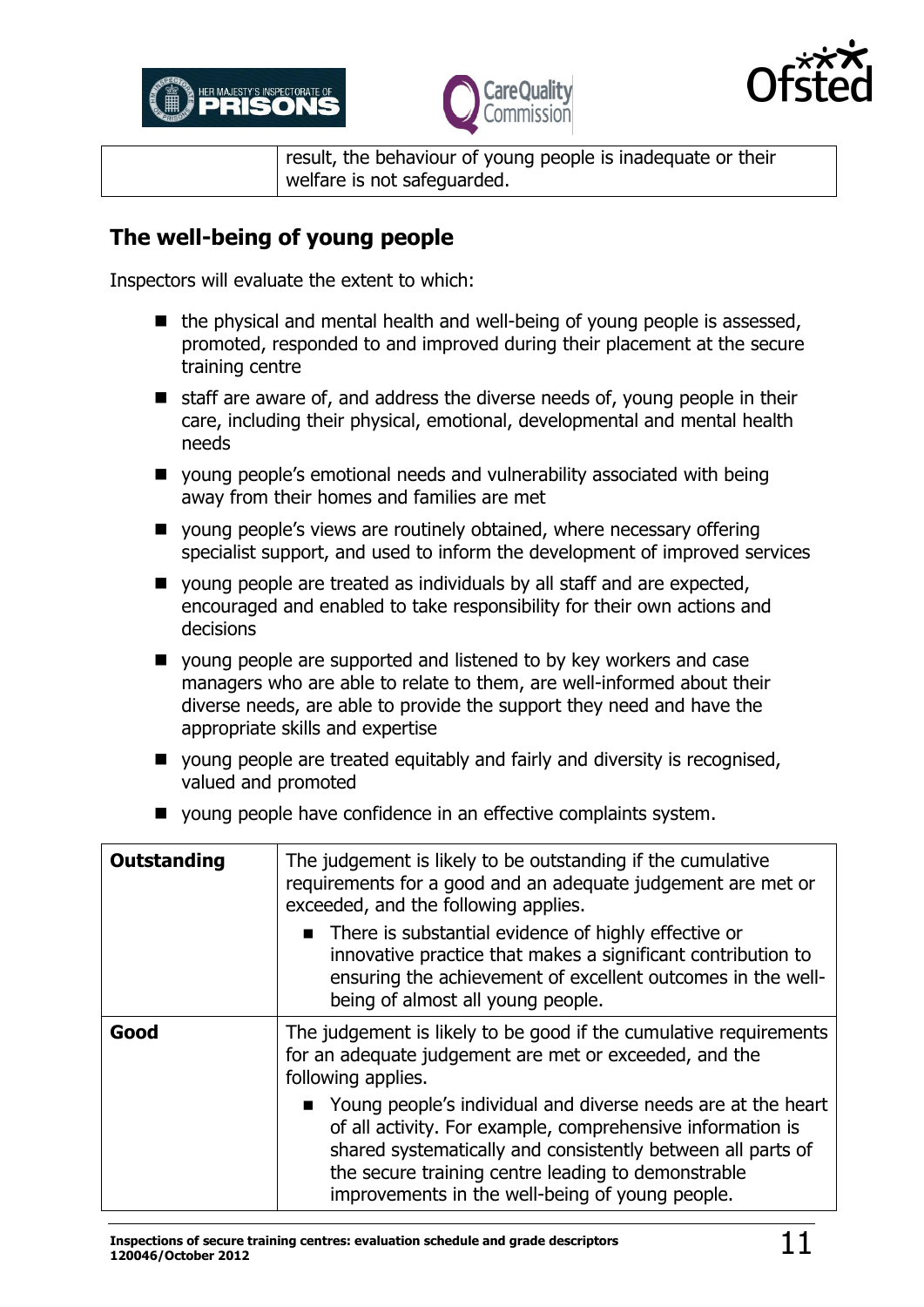





|                 | The health and well-being of young people are effectively<br>$\blacksquare$<br>promoted during their time in the centre and this leads to<br>improved health and well-being outcomes for young people.<br>Staff deployment reflects a gender balance and includes<br>appropriate representation from minority ethnic groups.<br>Changes of practice and policy that lead to improvement are<br>$\blacksquare$<br>subject to equality impact assessment and their impact<br>monitored to ensure that young people and their visitors are<br>treated equitably, fairly and without discrimination.<br>Young people's emotional well-being in relation to being<br>$\blacksquare$<br>placed away from their home is routinely addressed and<br>barriers removed to ensure that young people are enabled<br>to maintain good relationships with their family or carer<br>where it is judged appropriate to do so.<br>Young people live in a clean, decent and stimulating<br>$\mathbf{r}$<br>environment in which they are encouraged to learn to live,<br>and contribute positively to life, within their residential unit<br>and the secure training centre as a whole.<br>Young people are encouraged to take personal responsibility<br>$\blacksquare$ |
|-----------------|--------------------------------------------------------------------------------------------------------------------------------------------------------------------------------------------------------------------------------------------------------------------------------------------------------------------------------------------------------------------------------------------------------------------------------------------------------------------------------------------------------------------------------------------------------------------------------------------------------------------------------------------------------------------------------------------------------------------------------------------------------------------------------------------------------------------------------------------------------------------------------------------------------------------------------------------------------------------------------------------------------------------------------------------------------------------------------------------------------------------------------------------------------------------------------------------------------------------------------------------------------|
|                 | to maintain their rooms and communal areas to a high<br>standard and they are helped by staff to develop<br>independent living skills.                                                                                                                                                                                                                                                                                                                                                                                                                                                                                                                                                                                                                                                                                                                                                                                                                                                                                                                                                                                                                                                                                                                 |
|                 | • Young people's views are recorded and make a difference in<br>the development of services.                                                                                                                                                                                                                                                                                                                                                                                                                                                                                                                                                                                                                                                                                                                                                                                                                                                                                                                                                                                                                                                                                                                                                           |
|                 | Young people benefit from an ethos at the centre that<br>■<br>positively contributes to and improves their self-esteem and<br>emotional development.                                                                                                                                                                                                                                                                                                                                                                                                                                                                                                                                                                                                                                                                                                                                                                                                                                                                                                                                                                                                                                                                                                   |
| <b>Adequate</b> | The judgement is likely to be adequate if:                                                                                                                                                                                                                                                                                                                                                                                                                                                                                                                                                                                                                                                                                                                                                                                                                                                                                                                                                                                                                                                                                                                                                                                                             |
|                 | Young people live in an environment where the culture<br>promotes their engagement and well-being.                                                                                                                                                                                                                                                                                                                                                                                                                                                                                                                                                                                                                                                                                                                                                                                                                                                                                                                                                                                                                                                                                                                                                     |
|                 | Young people occupy rooms and communal areas that are<br>$\blacksquare$<br>comfortable, clean, maintained in a good state of repair and<br>suitably equipped to meet young people's needs.<br>Relationships between staff and young people are based on<br>mutual respect where staff behave in a fair and consistent<br>way, care for all young people as individuals and respond<br>equitably to their individual and diverse needs.                                                                                                                                                                                                                                                                                                                                                                                                                                                                                                                                                                                                                                                                                                                                                                                                                 |
|                 | There are effective consultation arrangements in place and<br>$\blacksquare$<br>young people meet with staff and managers frequently.<br>Young people are able and encouraged to present their<br>views and any areas of grievance or dissatisfaction directly<br>to senior members of staff, where necessary with the<br>support of advocates.<br>Young people are supported by key workers who maintain<br>■                                                                                                                                                                                                                                                                                                                                                                                                                                                                                                                                                                                                                                                                                                                                                                                                                                         |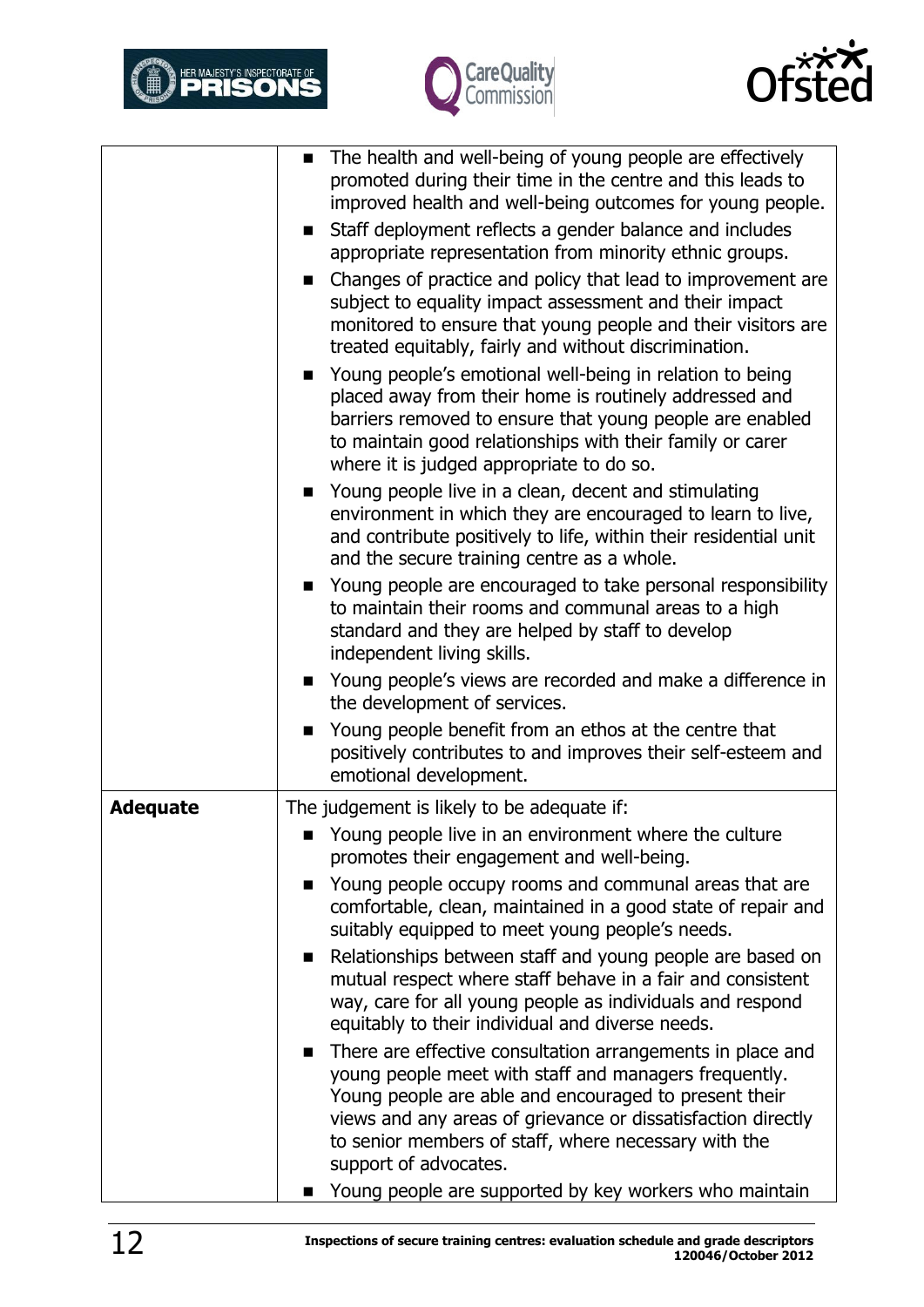





frequent contact to check on the welfare of the young people they are responsible for and to discuss their progress and actively help them to access services or respond to any issues they raise.

- Young people's reviews are timely, attended by all necessary staff and informed by effective information sharing.
- The emotional, physical, developmental, substance misuse and mental health needs of young people, including those underlying problems that contribute to young people entering secure training centres, are identified and assessed on reception and throughout their stay and the methods of addressing them are outlined in full in health care and training plans.
- Young people have training plans that support the involvement of appropriate internal and external health care agencies and specialists to improve and treat the health and well-being needs of young people during detention and upon release or transfer.
- Young people are able to access good-quality health care services that meet their physical and mental health needs and lead to demonstrable improvements.
- Young people have continuity of education and social activity when receiving medical treatment according to their assessed needs.
- Young people's diversity and equality are promoted and responded to effectively and actively.
- Young people are able to practice their faith and observe religious beliefs in a respectful and safe environment.
- $\blacksquare$  Incidents of discrimination in any aspect of the young person's care are identified and investigated promptly and independently and are acted upon. Data and performance information are regularly and routinely scrutinised to ensure that individuals or groups of young people are not inappropriately over or under represented.
- Young people are treated with dignity and respect and are encouraged and supported to develop independent living skills.
- Young people have access to information in multiple formats covering everything they need to know about daily routines and life in the centre.
- Young people can use the telephone every day in privacy.
- Young people who are assessed as safe to do so administer their own prescribed medication in a manner that does not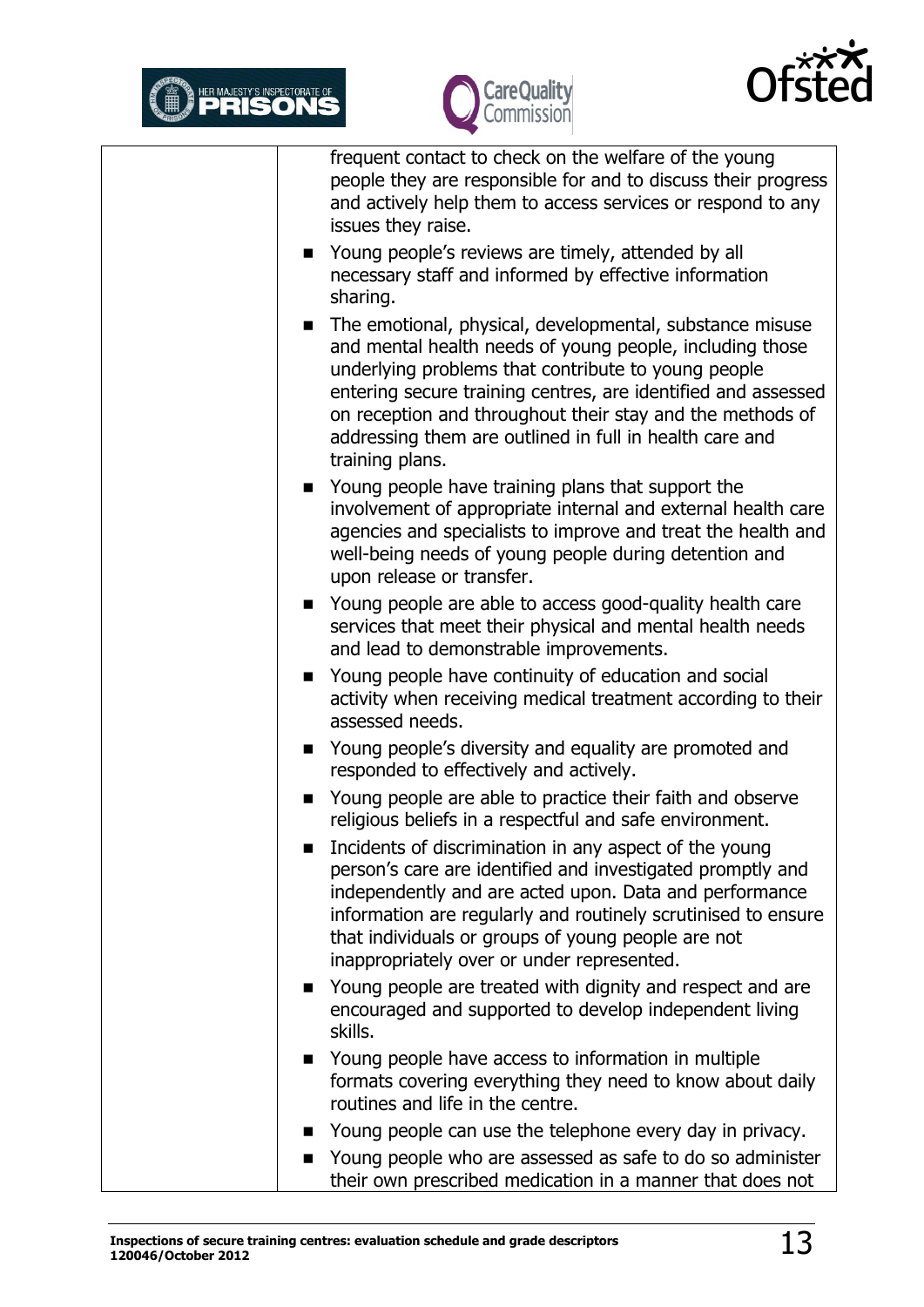





|                   | risk medication being accessible to any other young people.<br>All complaints and appeals are taken seriously and dealt<br>with fairly, promptly and confidentially. Responses are<br>understandable, courteous and clearly address the issues<br>raised. The complaints process is quality assured.<br>Monitoring includes the identification of patterns and trends<br>that are acted on appropriately and lessons arising from<br>complaints are used effectively to improve the service. |
|-------------------|----------------------------------------------------------------------------------------------------------------------------------------------------------------------------------------------------------------------------------------------------------------------------------------------------------------------------------------------------------------------------------------------------------------------------------------------------------------------------------------------|
| <b>Inadequate</b> | The judgement is likely to be inadequate if the secure training<br>centre fails to meet the requirements for an adequate judgement<br>and, as a result, the emotional, developmental, physical and<br>mental health and well-being needs of young people are not met.                                                                                                                                                                                                                        |

#### <span id="page-13-0"></span>**The achievements of young people**

Inspectors will evaluate the extent to which:

- young people enjoy happy, useful and productive lives and their personal development is enhanced through a range of suitable activities and interventions
- all young people are engaged in a programme of education and training that meets their individual needs
- young people benefit from assessment, education and training that is of a high standard and supports their learning and development
- $\blacksquare$  young people achieve learning goals and qualifications that are sufficiently challenging, support their personal development and enable them to progress to further education, training or employment on release
- $\blacksquare$  opportunities for young people to extend their knowledge, skills and understanding through leisure and enrichment activities are effective
- young people address their offending behaviour or other behaviours that cause them or others distress or harm.

| <b>Outstanding</b> | The judgement is likely to be outstanding if the cumulative<br>requirements for a good and an adequate judgement are met or<br>exceeded, and the following applies. |
|--------------------|---------------------------------------------------------------------------------------------------------------------------------------------------------------------|
|                    | • There is substantial evidence of highly effective or<br>innovative practice that makes a significant contribution to<br>ensuring the achievement of young people. |
| Good               | The judgement is likely to be good if the cumulative requirements<br>for an adequate judgement are met or exceeded, and the<br>following applies.                   |
|                    | Young people make significant progress in their education<br>and personal conduct from their arrival and throughout the                                             |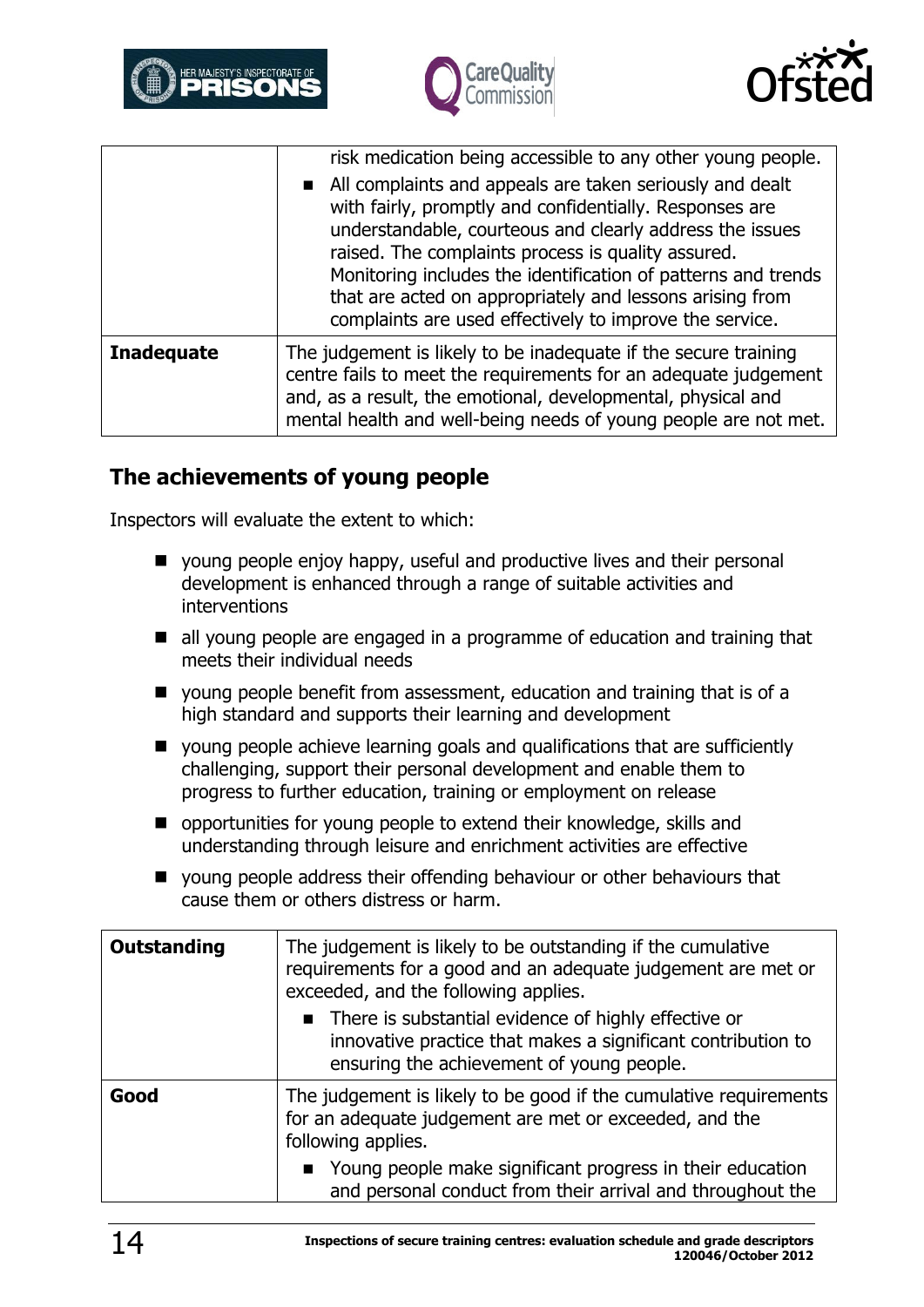





|                 | period of their time at the secure training centre.                                                                                                                                                                                                                            |
|-----------------|--------------------------------------------------------------------------------------------------------------------------------------------------------------------------------------------------------------------------------------------------------------------------------|
|                 | Young people benefit from a responsive curriculum and<br>enrichment activities that reflect the changing population<br>and consistently deliver improved achievement by young<br>people.                                                                                       |
|                 | • Data on outcomes are used effectively to set demanding<br>individualised targets that lead to improved outcomes for<br>young people.                                                                                                                                         |
|                 | The learning and skills and work provision actively promotes<br>equality and diversity, tackles discrimination and narrows<br>any achievement gap. As a result, there are no significant<br>variations in the progress and achievement of different<br>groups of young people. |
|                 | Young people benefit from coherent and effective multi-<br>$\blacksquare$<br>professional collaborative working, leading to significant<br>improvement in outcomes for young people.                                                                                           |
| <b>Adequate</b> | The judgement is likely to be adequate if:                                                                                                                                                                                                                                     |
|                 | A thorough assessment of the range of needs and<br>■<br>challenges presented by each young person commences at<br>the point of admission and is continued and reviewed<br>throughout their stay at the secure training centre.                                                 |
|                 | Young people are engaged fully in an appropriate<br>programme of education and training that meets their<br>identified individual needs and is based on sentence<br>planning and personal development goals.                                                                   |
|                 | Young people enjoy their learning and are supported to<br>$\blacksquare$<br>make progress relative to their prior attainment and<br>potential, including improving literacy, numeracy and/or<br>language skills.                                                               |
|                 | Young people benefit from information, advice and<br>guidance that promote their learning and meet their<br>immediate and longer-term needs.                                                                                                                                   |
|                 | • Young people achieve a range of suitable qualifications that<br>support progression in education, training and/or<br>employment.                                                                                                                                             |
|                 | Young people have access to a broad and balanced learning<br>programme that includes education and an introduction to<br>the world of work through vocational training and work-<br>based learning.                                                                            |
|                 | Young people are involved in reviewing and monitoring their<br>progress towards the achievement of agreed individual<br>learning goals, and they are helped by constructive<br>feedback on their progress that gives them a clear<br>understanding of how they can improve.    |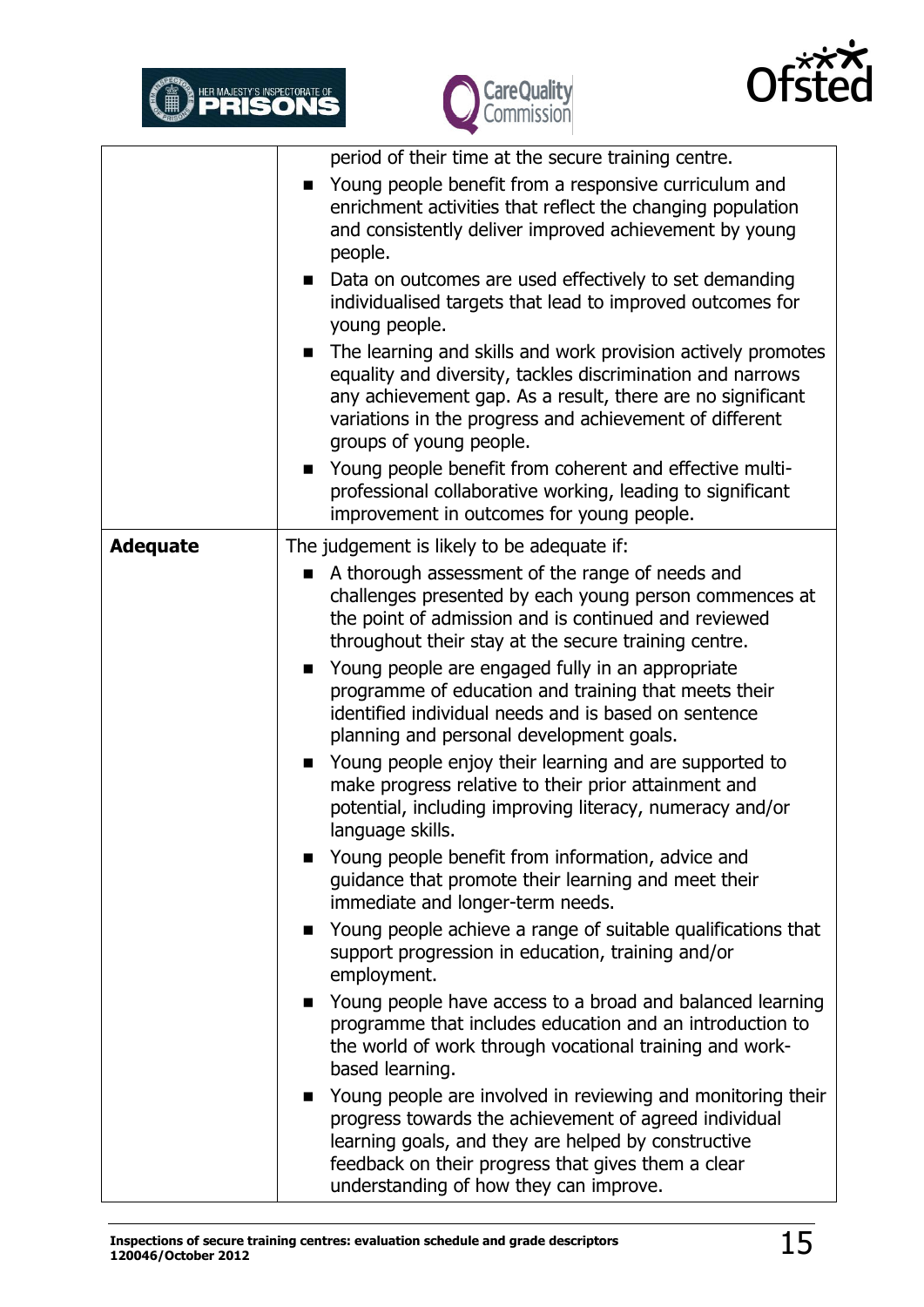





|                   | Young people, parents or carers and other people<br>$\blacksquare$<br>significant to the young person are invited to contribute to<br>their training plan and are kept informed about the young<br>person's progress.<br>Facilities and resources meet the diverse needs of young |
|-------------------|-----------------------------------------------------------------------------------------------------------------------------------------------------------------------------------------------------------------------------------------------------------------------------------|
|                   | people and provide safe and effective support for learning.<br>Young people know how to work safely and are helped to<br>do so.                                                                                                                                                   |
|                   | Young people eligible for mobility (planned and approved<br>time out of the secure training centre) are able to attend<br>placements and activities that support personal<br>development and employability opportunities.                                                         |
|                   | Young people attend activities regularly and punctually.                                                                                                                                                                                                                          |
|                   | Enrichment and recreational programmes include<br>$\blacksquare$<br>constructive leisure and recreational activities and the<br>opportunity for outside activity each day.                                                                                                        |
|                   | Activities are based on young people's individual educational<br>and developmental needs, abilities, aptitudes and<br>preferences.                                                                                                                                                |
|                   | Young people participate in an exercise programme that<br>promotes their health and development.                                                                                                                                                                                  |
|                   | Well-attended training planning meetings and reviews take<br>place regularly in order to check on the young people's well-<br>being, review their progress and revise their targets.                                                                                              |
|                   | Progress towards meeting assessed needs is timely, fair,<br>consistent and reliable.                                                                                                                                                                                              |
| <b>Inadequate</b> | The judgement is likely to be inadequate if the secure training<br>centre fails to meet the requirements for an adequate judgement<br>and, as a result, the achievement of young people is inadequate.                                                                            |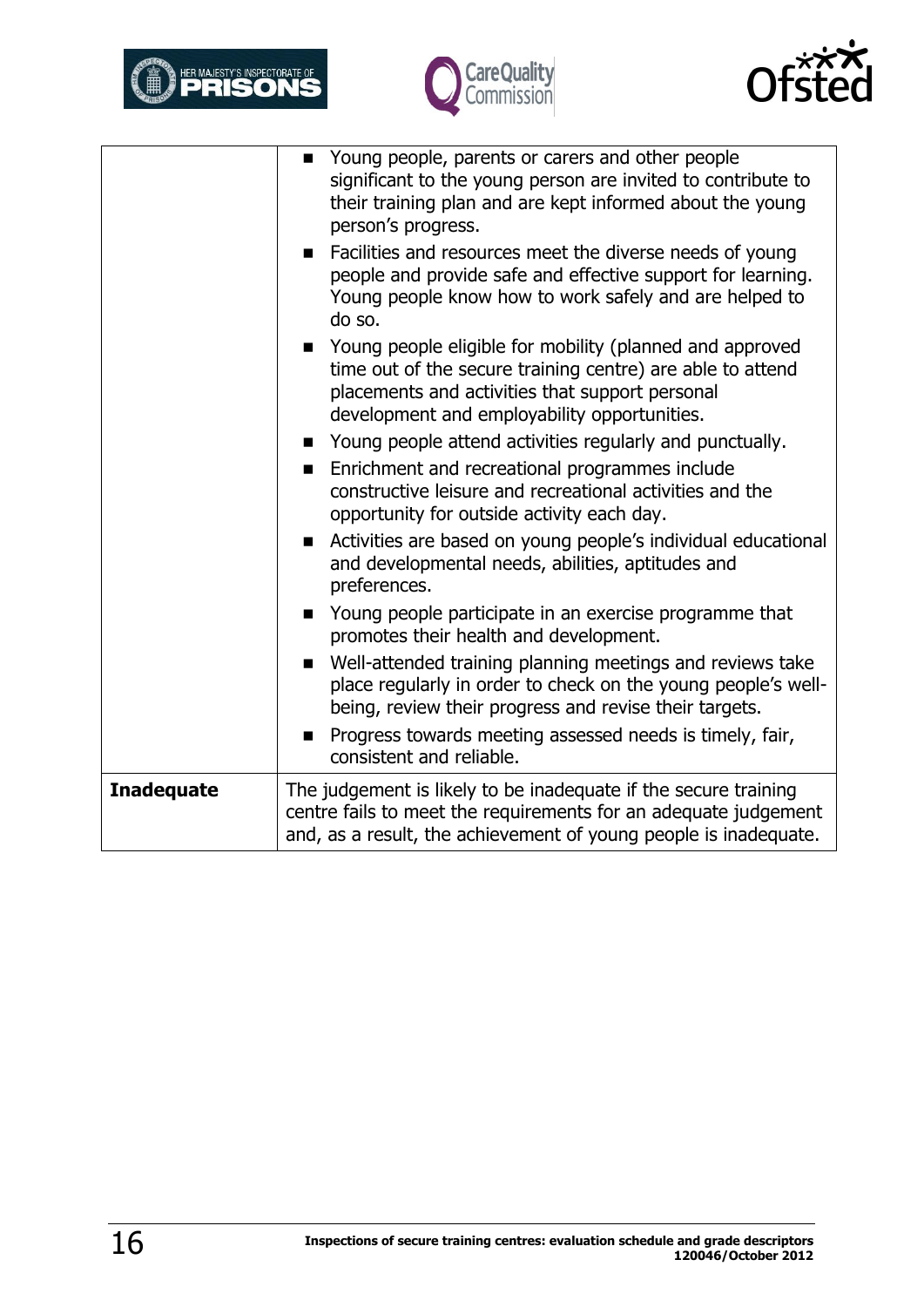





#### <span id="page-16-0"></span>**The resettlement of young people**

Inspectors will evaluate the extent to which:

- planning for a young person's release or transfer starts upon their arrival and continues throughout their time in the centre
- **P** preparation for resettlement is outlined in training plans and progress is monitored as part of the young person's reviews
- good resettlement planning, including input from external community partners, ensures a seamless transition to the community or to another secure or open establishment
- the secure training centre takes account of evidence-based practice and what is known to reduce the likelihood of re-offending.

| <b>Outstanding</b> | The judgement is likely to be outstanding if the cumulative<br>requirements for a good and an adequate judgement are met or<br>exceeded, and the following applies.<br>There is substantial evidence of highly effective or<br>innovative practice that makes a significant contribution to<br>excellent resettlement planning and outcomes.<br>The centre monitors the re-offending rates of its former<br>п<br>resident young people and uses this information to establish<br>and implement practice that is successful in securing the<br>best outcomes for young people.<br>The centre monitors the sustainability of education,<br>$\blacksquare$<br>employment and training provision post-release to inform<br>and improve practice in partnership with youth offending<br>teams.                                                                                                                                                                   |
|--------------------|-------------------------------------------------------------------------------------------------------------------------------------------------------------------------------------------------------------------------------------------------------------------------------------------------------------------------------------------------------------------------------------------------------------------------------------------------------------------------------------------------------------------------------------------------------------------------------------------------------------------------------------------------------------------------------------------------------------------------------------------------------------------------------------------------------------------------------------------------------------------------------------------------------------------------------------------------------------|
| Good               | The judgement is likely to be good if the cumulative requirements<br>for an adequate judgement are met or exceeded, and the<br>following applies.<br>Young people are well supported by the secure training<br>centre to make a positive transition from custody back to<br>the community or to another secure or open establishment.<br>This support is delivered through well-established strategic<br>links between the secure training centre and external<br>providers of services, such as child and adolescent mental<br>health services and substance misuse services, in the young<br>person's home community and other specialist institutions.<br>Young people's equality and diversity are promoted in<br>securing these arrangements.<br>Young people are supported though engagement with their<br>$\blacksquare$<br>families, where such engagement is appropriate, to build<br>secure and sustainable relationships and to become resilient |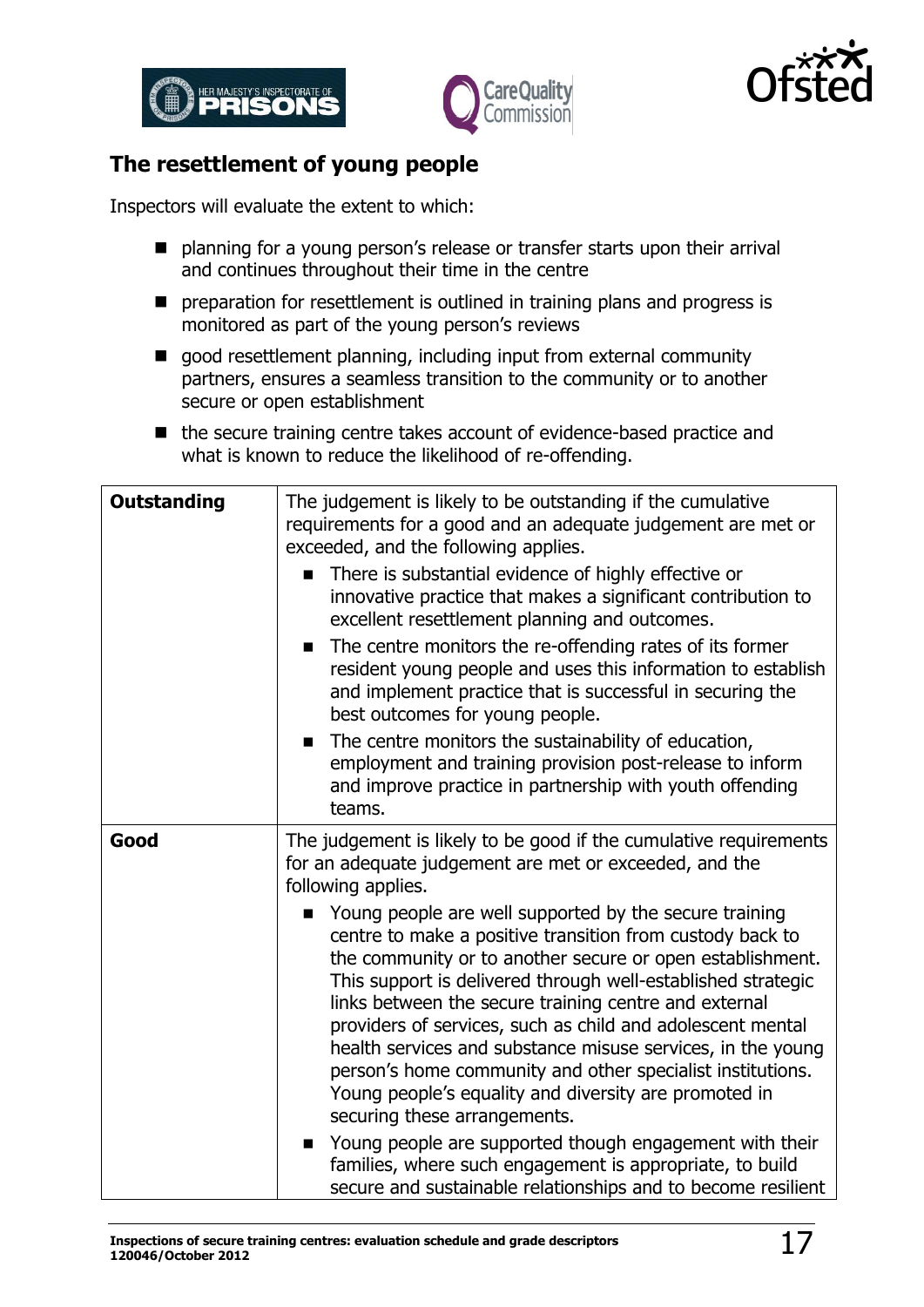





|                 | to re-offending.<br>Where possible and appropriate, those young people in<br>٠<br>greatest need are identified and supported by a mentor<br>during, and for an agreed period of time following, their<br>discharge.<br>The secure training centre assesses, where possible in<br>$\blacksquare$<br>conjunction with the young person and youth offending<br>team worker/social worker, how effective its resettlement<br>provision is in supporting the young person following<br>release. It identifies areas for development and takes<br>effective action to address these.                                                                                                                                                                                                                                                                                                                                                                                                                                                                                                                                                                                                                                                                                                                                                                                                                                                                                                                                                                                                                                                                                                               |
|-----------------|----------------------------------------------------------------------------------------------------------------------------------------------------------------------------------------------------------------------------------------------------------------------------------------------------------------------------------------------------------------------------------------------------------------------------------------------------------------------------------------------------------------------------------------------------------------------------------------------------------------------------------------------------------------------------------------------------------------------------------------------------------------------------------------------------------------------------------------------------------------------------------------------------------------------------------------------------------------------------------------------------------------------------------------------------------------------------------------------------------------------------------------------------------------------------------------------------------------------------------------------------------------------------------------------------------------------------------------------------------------------------------------------------------------------------------------------------------------------------------------------------------------------------------------------------------------------------------------------------------------------------------------------------------------------------------------------|
|                 | • Very few young people are not in education, employment or<br>training on release from the centre.                                                                                                                                                                                                                                                                                                                                                                                                                                                                                                                                                                                                                                                                                                                                                                                                                                                                                                                                                                                                                                                                                                                                                                                                                                                                                                                                                                                                                                                                                                                                                                                          |
| <b>Adequate</b> | The judgement is likely to be adequate if:<br>Young people are aware of, and have actively participated<br>in, developing clear resettlement plans that have been<br>agreed and resourced by all the agencies involved with the<br>young person.<br>• Offending behaviour and citizenship programmes are in<br>place to enable young people to address and improve their<br>offending behaviour, or other behaviours that cause them<br>or others distress or harm.<br>■ Work on resettlement begins at the point of admission and<br>continues throughout the young person's stay.<br>Resettlement plans appropriately involve those<br>п<br>organisations in the community who should provide and be<br>accountable for services to the young person.<br>Young people who are serving indeterminate or long<br>$\blacksquare$<br>sentences are managed appropriately and given the support<br>they need.<br>Young people are actively supported, encouraged and<br>enabled to gain the social, educational, recreational,<br>vocational and practical skills that will help them to cope<br>successfully when transferred or discharged back to the<br>community.<br>• Where appropriate, young people are encouraged and<br>helped to maintain frequent contact with their<br>families/carers and friends. Young people are given the<br>opportunity to maintain frequent contact through visits,<br>letters and the telephone.<br>Mobility (planned and approved time out of the secure<br>$\blacksquare$<br>training centre) and temporary release on licence are used<br>to good effect in line with individual needs and training<br>plans to enable the young person to attain their |